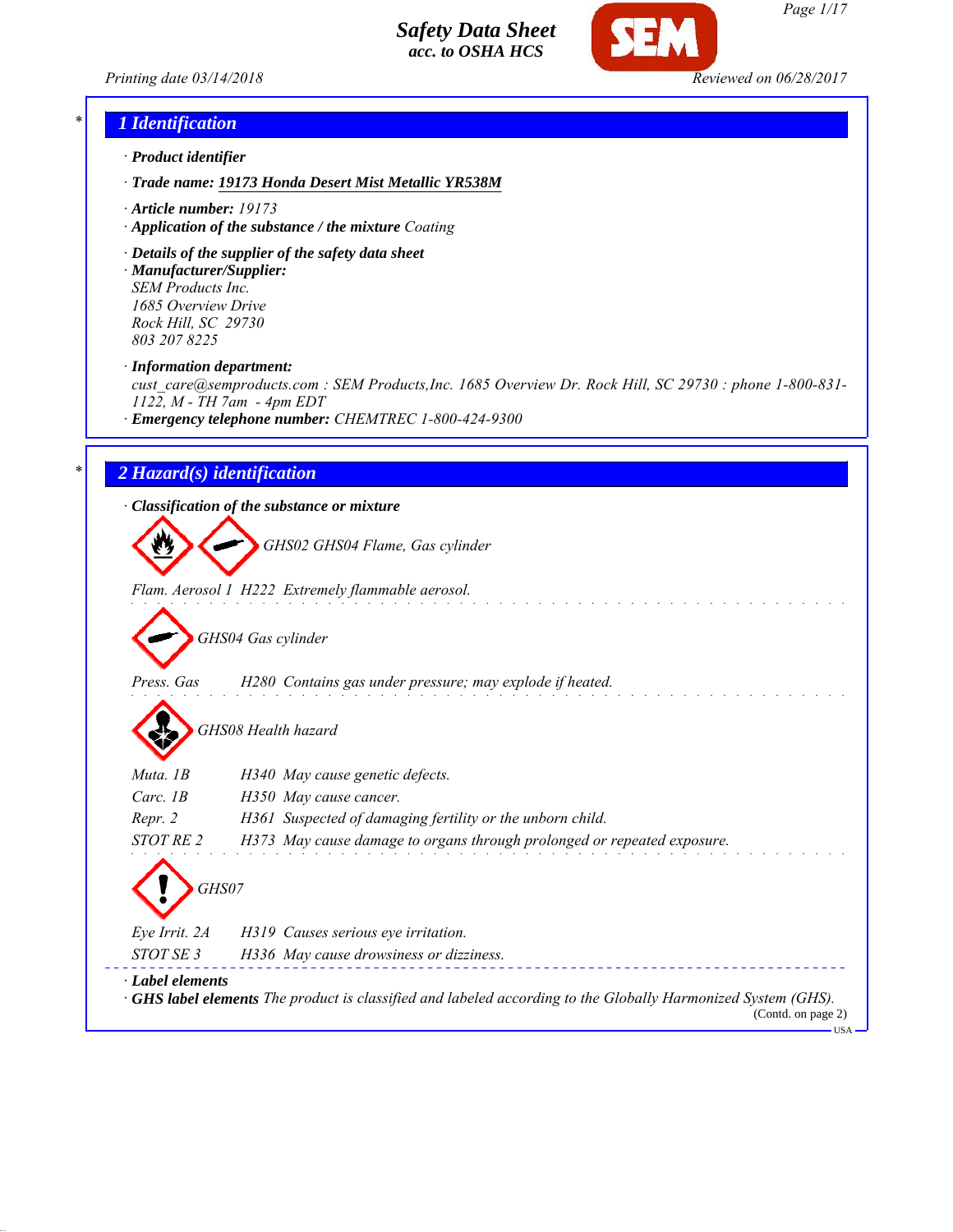*Printing date 03/14/2018 Reviewed on 06/28/2017*

**SEM** 

| · Hazard pictograms                | (Contd. of page 1)                                                                                            |
|------------------------------------|---------------------------------------------------------------------------------------------------------------|
|                                    |                                                                                                               |
|                                    |                                                                                                               |
|                                    |                                                                                                               |
| GHS02<br>GHS04                     | GHS07<br>GHS08                                                                                                |
|                                    |                                                                                                               |
| · Signal word Danger               |                                                                                                               |
|                                    | · Hazard-determining components of labeling:                                                                  |
| acetone                            |                                                                                                               |
| toluene                            |                                                                                                               |
| 4-methylpentan-2-one               |                                                                                                               |
| Stoddard solvent                   |                                                                                                               |
| · Hazard statements                |                                                                                                               |
|                                    | H222 Extremely flammable aerosol.                                                                             |
|                                    | H280 Contains gas under pressure; may explode if heated.                                                      |
|                                    | H319 Causes serious eye irritation.                                                                           |
| H350 May cause cancer.             | H340 May cause genetic defects.                                                                               |
|                                    | H361 Suspected of damaging fertility or the unborn child.                                                     |
|                                    | H336 May cause drowsiness or dizziness.                                                                       |
|                                    | H373 May cause damage to organs through prolonged or repeated exposure.                                       |
| · Precautionary statements         |                                                                                                               |
| P201                               | Obtain special instructions before use.                                                                       |
| P202                               | Do not handle until all safety precautions have been read and understood.                                     |
| P210                               | Keep away from heat/sparks/open flames/hot surfaces. - No smoking.                                            |
| <i>P211</i>                        | Do not spray on an open flame or other ignition source.                                                       |
| P251                               | Pressurized container: Do not pierce or burn, even after use.                                                 |
| P260                               | Do not breathe dust/fume/gas/mist/vapors/spray.                                                               |
| P <sub>264</sub>                   | Wash thoroughly after handling.                                                                               |
| P271                               | Use only outdoors or in a well-ventilated area.                                                               |
| P280                               | Wear protective gloves/protective clothing/eye protection/face protection.                                    |
| $P304 + P340$                      | IF INHALED: Remove person to fresh air and keep comfortable for breathing.                                    |
|                                    | P305+P351+P338 If in eyes: Rinse cautiously with water for several minutes. Remove contact lenses, if present |
|                                    | and easy to do. Continue rinsing.                                                                             |
| $P308 + P313$                      | IF exposed or concerned: Get medical advice/attention.                                                        |
| <i>P312</i>                        | Call a poison center/doctor if you feel unwell.                                                               |
| P314                               | Get medical advice/attention if you feel unwell.                                                              |
| $P337 + P313$                      | If eye irritation persists: Get medical advice/attention.                                                     |
| $P403 + P233$                      | Store in a well-ventilated place. Keep container tightly closed.                                              |
| P <sub>405</sub>                   | Store locked up.                                                                                              |
| $P410 + P403$                      | Protect from sunlight. Store in a well-ventilated place.                                                      |
| $P410 + P412$                      | Protect from sunlight. Do not expose to temperatures exceeding 50°C/122°F.                                    |
| <i>P501</i>                        | Dispose of contents/container in accordance with local/regional/national/international<br>regulations.        |
| · Classification system:           |                                                                                                               |
| $\cdot$ NFPA ratings (scale 0 - 4) |                                                                                                               |
| $Health = 2$                       |                                                                                                               |



(Contd. on page 3)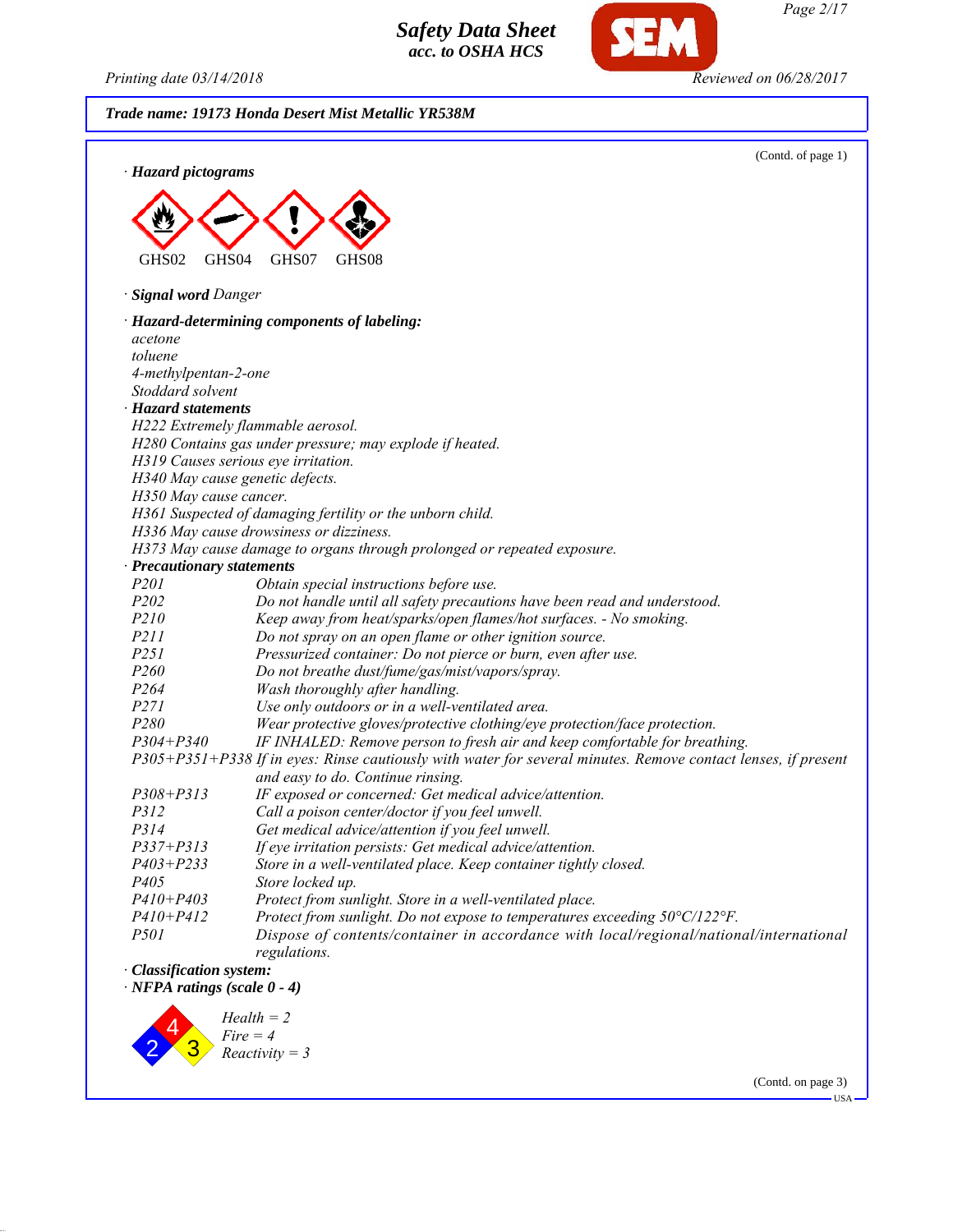*Printing date 03/14/2018 Reviewed on 06/28/2017*

### *Trade name: 19173 Honda Desert Mist Metallic YR538M*

(Contd. of page 2)

*· HMIS-ratings (scale 0 - 4)*



*· Other hazards*

*· Results of PBT and vPvB assessment*

- *· PBT: Not applicable.*
- *· vPvB: Not applicable.*

### *\* 3 Composition/information on ingredients*

*· Chemical characterization: Mixtures*

*· Description:*

*Mixture: consisting of the following components. Weight percentages*

| · Dangerous components: |                                                  |                   |
|-------------------------|--------------------------------------------------|-------------------|
|                         | $67-64-1$ acetone                                | $13 - 30\%$       |
|                         | 68476-86-8 Petroleum gases, liquefied, sweetened | $13 - 30\%$       |
|                         | $\sqrt{123-86-4}$ n-butyl acetate                | $10 - 13%$        |
|                         | 108-65-6 2-methoxy-1-methylethyl acetate         | $10 - 13%$        |
|                         | $\boxed{110-19-0}$ isobutyl acetate              | $5 - 7\%$         |
| 108-88-3 toluene        |                                                  | $1.5 - 5\%$       |
|                         | 763-69-9 ethyl 3-ethoxypropionate                | $1.5 - 5\%$       |
|                         | $7429 - 90 - 5$ aluminium                        | $1.5 - 5\%$       |
|                         | $108-10-1$ 4-methylpentan-2-one                  | $1 - 1.5\%$       |
|                         | $100-41-4$ ethylbenzene                          | $\geq 0.1 - 51\%$ |
|                         | 8052-41-3 Stoddard solvent                       | $\geq 0.1 - 51\%$ |

### *\* 4 First-aid measures*

*· Description of first aid measures*

- *· After inhalation: Supply fresh air; consult doctor in case of complaints.*
- *· After skin contact: Generally the product does not irritate the skin.*

*· After eye contact:*

- *Rinse opened eye for several minutes under running water. If symptoms persist, consult a doctor.*
- *· After swallowing: If symptoms persist consult doctor.*
- *· Information for doctor:*
- *· Most important symptoms and effects, both acute and delayed No further relevant information available.*
- *· Indication of any immediate medical attention and special treatment needed*
- *No further relevant information available.*

(Contd. on page 4)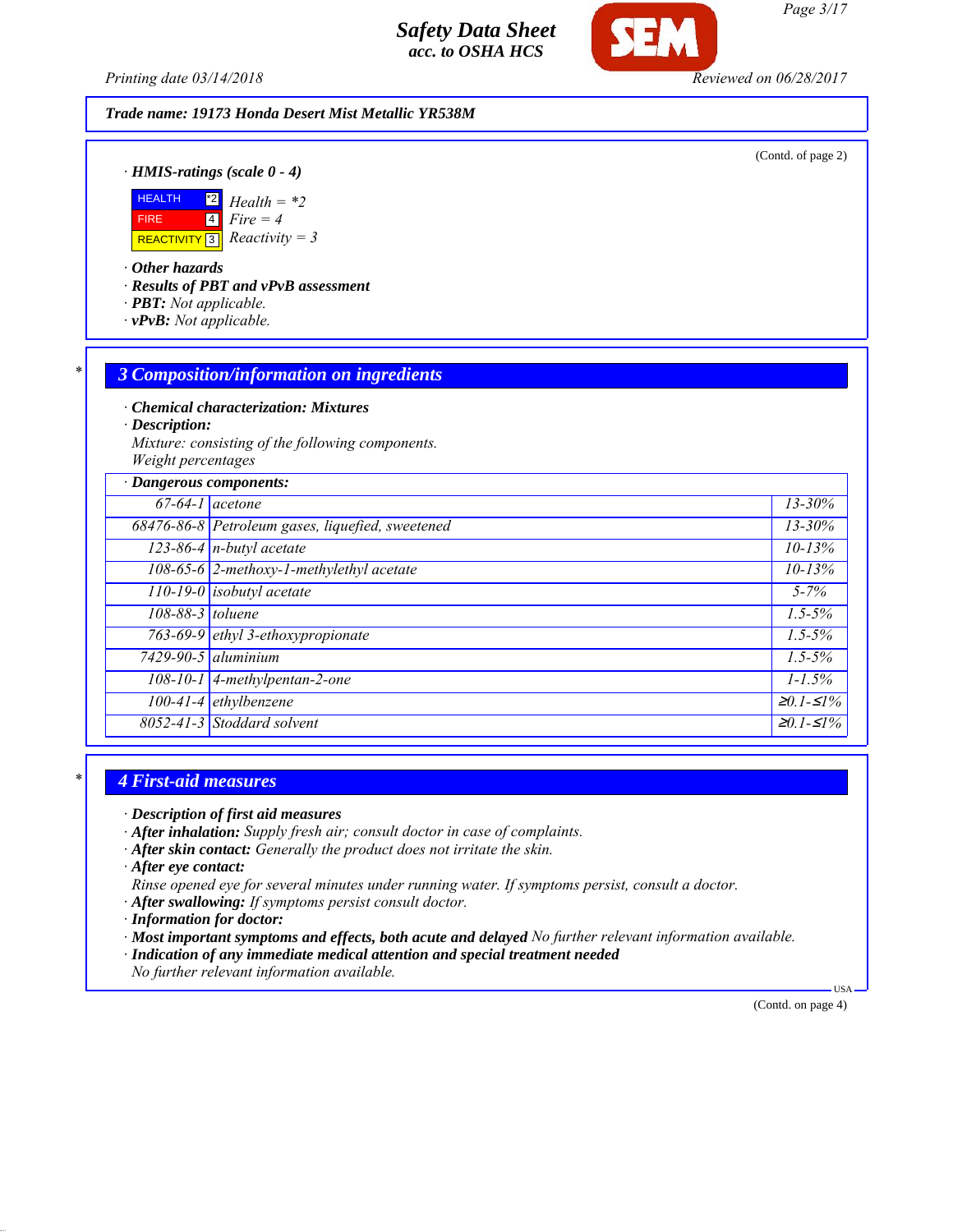

### *Trade name: 19173 Honda Desert Mist Metallic YR538M*

(Contd. of page 3)

### *\* 5 Fire-fighting measures*

- *· Extinguishing media*
- *· Suitable extinguishing agents:*
- *CO2, extinguishing powder or water spray. Fight larger fires with water spray or alcohol resistant foam.*
- *· Special hazards arising from the substance or mixture No further relevant information available.*
- *· Advice for firefighters*
- *· Protective equipment: Wear self-contained respiratory protective device.*

### *\* 6 Accidental release measures*

- *· Personal precautions, protective equipment and emergency procedures Wear protective equipment. Keep unprotected persons away.*
- *· Environmental precautions: Do not allow to enter sewers/ surface or ground water.*

### *· Methods and material for containment and cleaning up:*

*Dispose contaminated material as waste according to item 13.*

*Ensure adequate ventilation.*

### *· Reference to other sections*

*See Section 7 for information on safe handling.*

- *See Section 8 for information on personal protection equipment.*
- *See Section 13 for disposal information.*

### *· Protective Action Criteria for Chemicals*

| $67 - 64 - 1$<br><i>acetone</i>                | 200 ppm                      |
|------------------------------------------------|------------------------------|
| 123-86-4 $n$ -butyl acetate                    | 5 ppm                        |
| 108-65-6 $2$ -methoxy-1-methylethyl acetate    | 50 ppm                       |
| $110 - 19 - 0$<br>isobutyl acetate             | $\overline{450}$ ppm         |
| 108-88-3 toluene                               | 67 ppm                       |
| 763-69-9 ethyl 3-ethoxypropionate              | $1.6$ ppm                    |
| 108-10-1 4-methylpentan-2-one                  | $75$ ppm                     |
| $110-43-0$ heptan-2-one                        | $\overline{150}$ ppm         |
| $1330 - 20 - 7$ xylene                         | $\overline{130}$ ppm         |
| 100-41-4 ethylbenzene                          | $\overline{33}$ ppm          |
| 8052-41-3 Stoddard solvent                     | $\frac{300 \text{ mg}}{m}$   |
| 1309-37-1 diiron trioxide                      | $15 \,\mathrm{mg/m^3}$       |
| $71 - 36 - 3$ butan-1-ol                       | 60 ppm                       |
| $1333-86-4$ Carbon black                       | $9 \frac{mg}{m^3}$           |
| 13463-67-7 titanium dioxide                    | $30 \,\mathrm{mg/m^3}$       |
| 25322-68-3 Polyethylene glycol                 | $30$ mg/m <sup>3</sup>       |
| 7631-86-9 silicon dioxide, chemically prepared | $\frac{18 \text{ m} g}{m^3}$ |
| $108-83-8$ 2,6-dimethylheptan-4-one            | 75 ppm                       |
| $78 - 83 - 1$<br>butanol                       | $\overline{150}$ ppm         |
| 57-55-6 Methyl glycol                          | $30$ mg/m <sup>3</sup>       |
| $\cdot$ PAC-2:                                 |                              |
| $67 - 64 - 1$<br>acetone                       | $\overline{3200*}$ ppm       |

*Page 4/17*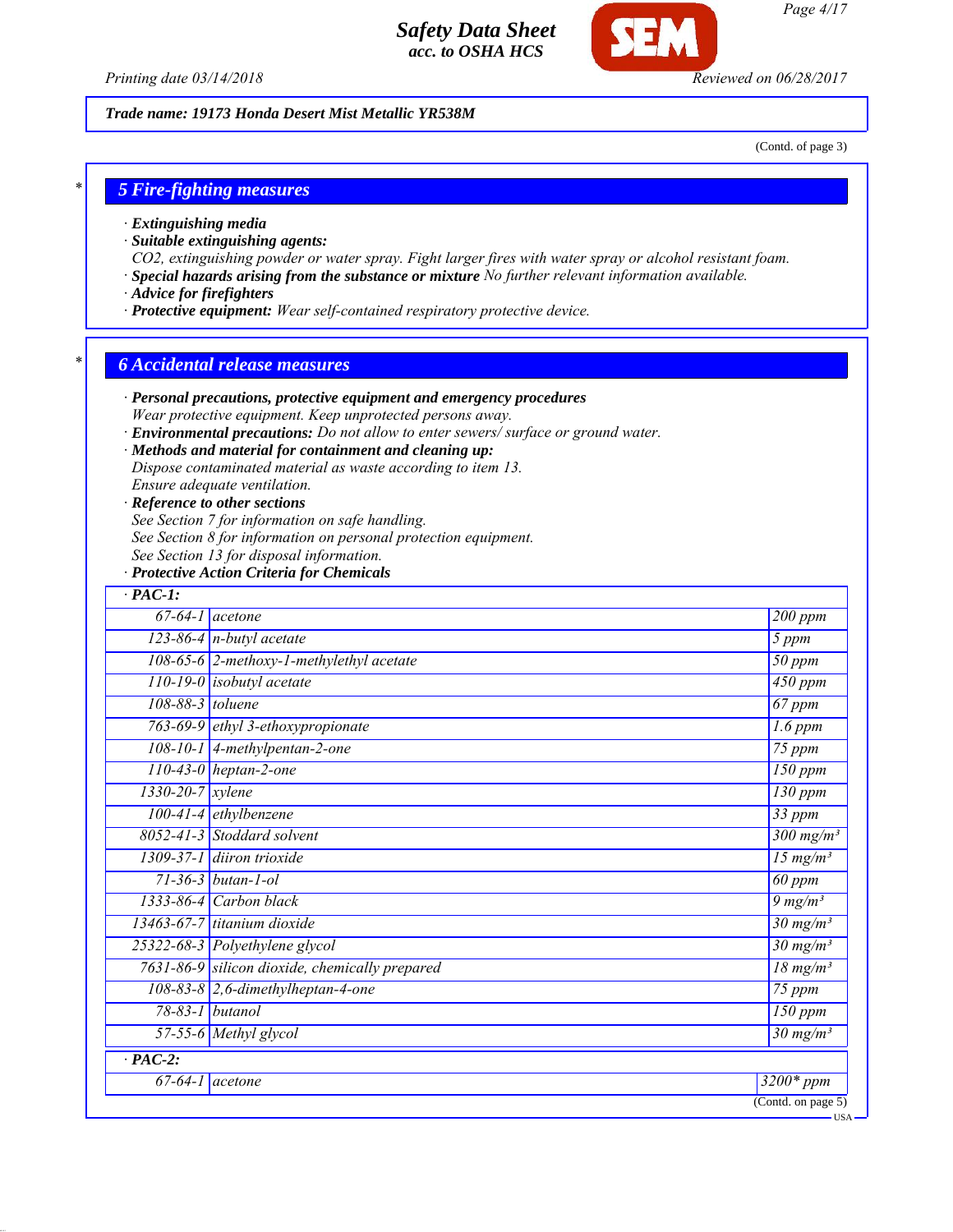

*Printing date 03/14/2018 Reviewed on 06/28/2017*

# *Trade name: 19173 Honda Desert Mist Metallic YR538M*

|                               |                                                | (Contd. of page 4)               |
|-------------------------------|------------------------------------------------|----------------------------------|
|                               | 123-86-4 $n$ -butyl acetate                    | 200 ppm                          |
|                               | 108-65-6 2-methoxy-1-methylethyl acetate       | $1,000$ ppm                      |
|                               | $110-19-0$ isobutyl acetate                    | $1300*ppm$                       |
| 108-88-3 toluene              |                                                | $\frac{1}{560}$ ppm              |
|                               | 763-69-9 ethyl 3-ethoxypropionate              | 18 ppm                           |
|                               | 108-10-1 $\vert$ 4-methylpentan-2-one          | 500 ppm                          |
|                               | $110-43-0$ heptan-2-one                        | $670$ ppm                        |
| $1330 - 20 - 7$ <i>xylene</i> |                                                | $\frac{920*ppm}{2}$              |
|                               | 100-41-4 ethylbenzene                          | $1100*ppm$                       |
|                               | 8052-41-3 Stoddard solvent                     | $1,800$ mg/m <sup>3</sup>        |
|                               | 1309-37-1 diiron trioxide                      | $360$ mg/m <sup>3</sup>          |
|                               | $71 - 36 - 3$ butan-1-ol                       | 800 ppm                          |
|                               | 1333-86-4 Carbon black                         | $\frac{99 \text{ mg}}{m^3}$      |
|                               | 13463-67-7 titanium dioxide                    | 330 mg/m <sup>3</sup>            |
|                               | 25322-68-3 Polyethylene glycol                 | $\frac{1,300 \text{ mg/m}^3}{2}$ |
|                               | 7631-86-9 silicon dioxide, chemically prepared | 740 mg/m <sup>3</sup>            |
|                               | $108-83-8$ 2,6-dimethylheptan-4-one            | 330 ppm                          |
|                               | $78-83-1$ butanol                              | $1,300$ ppm                      |
|                               | 57-55-6 Methyl glycol                          | $1,300$ mg/m <sup>3</sup>        |
| $\cdot$ PAC-3:                |                                                |                                  |
|                               | $\overline{67-64-1}$ acetone                   | 5700* ppm                        |
|                               | $\overline{123-86-4}$ n-butyl acetate          | $3000*ppm$                       |
|                               | 108-65-6 2-methoxy-1-methylethyl acetate       | $5000*ppm$                       |
|                               | $110-19-0$ isobutyl acetate                    | $7500**$ ppm                     |
| 108-88-3 toluene              |                                                | $3700*ppm$                       |
|                               | 763-69-9 ethyl 3-ethoxypropionate              | $110$ ppm                        |
|                               | 108-10-1 4-methylpentan-2-one                  | $3000*ppm$                       |
|                               | $110-43-0$ heptan-2-one                        | $4000*ppm$                       |
| $1330-20-7$ xylene            |                                                | $2500*ppm$                       |
|                               | $100-41-4$ ethylbenzene                        | $\overline{1800*ppm}$            |
|                               | 8052-41-3 Stoddard solvent                     | $29500**mg/m^3$                  |
|                               | $1309-37-1$ diiron trioxide                    | 2,200 $mg/m^3$                   |
|                               | $71 - 36 - 3$ butan-1-ol                       | $8000**ppm$                      |
| 1333-86-4                     | Carbon black                                   | 590 mg/m <sup>3</sup>            |
|                               | $13463-67-7$ titanium dioxide                  | $2,000$ mg/m <sup>3</sup>        |
|                               | 25322-68-3 Polyethylene glycol                 | 7,700 $mg/m^3$                   |
| 7631-86-9                     | silicon dioxide, chemically prepared           | $4,500$ mg/m <sup>3</sup>        |
|                               | $108-83-8$ 2,6-dimethylheptan-4-one            | $2000*ppm$                       |
| $78 - 83 - 1$                 | butanol                                        | $8000*ppm$                       |
|                               | 57-55-6 Methyl glycol                          | 7,900 $mg/m^3$                   |
|                               |                                                | ·USA                             |

(Contd. on page 6)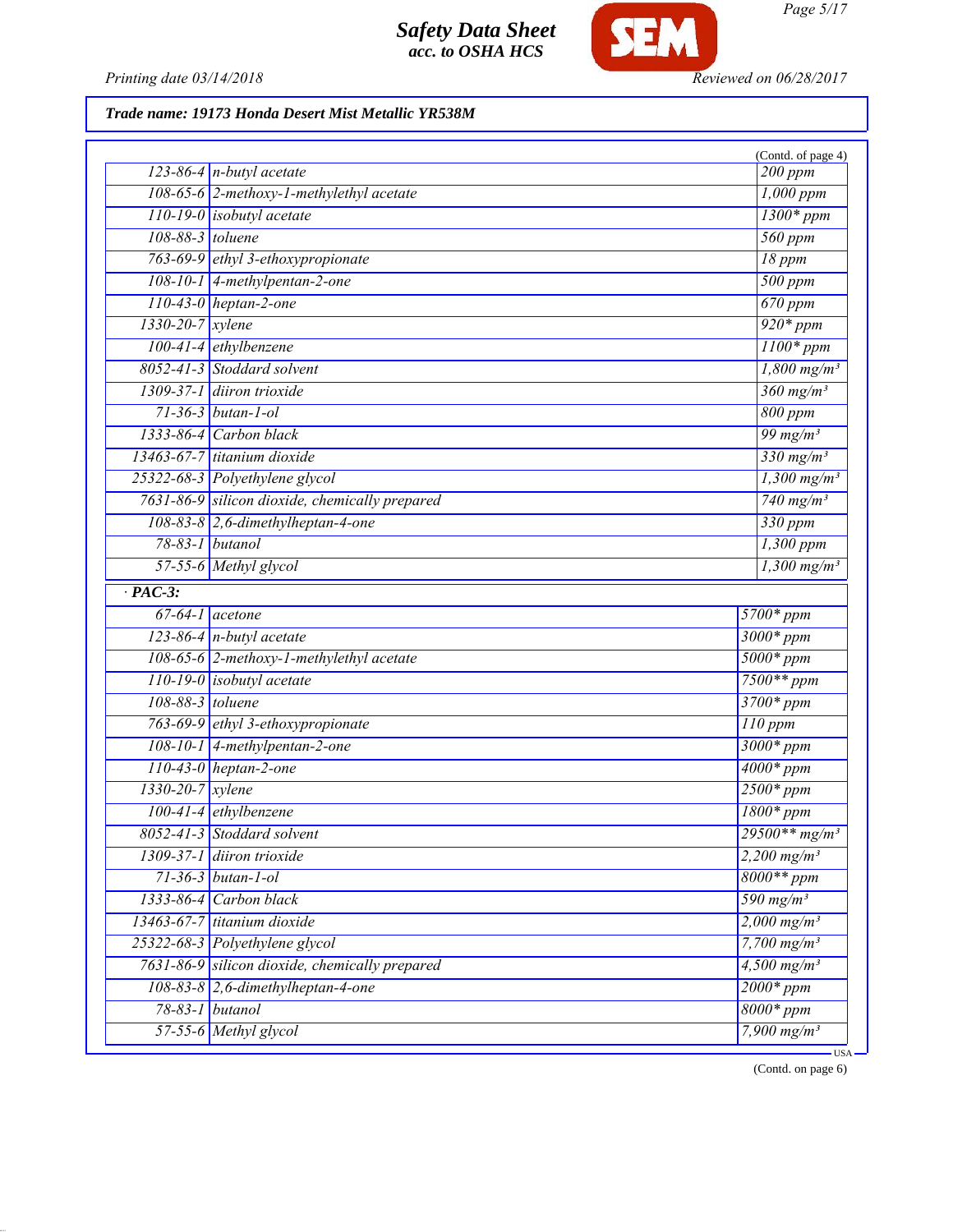

*Page 6/17*

*Printing date 03/14/2018 Reviewed on 06/28/2017*

### *Trade name: 19173 Honda Desert Mist Metallic YR538M*

(Contd. of page 5)

### *\* 7 Handling and storage*

- *· Handling:*
- *· Precautions for safe handling*
- *No special measures required.*
- *Ensure good ventilation/exhaustion at the workplace.*
- *· Information about protection against explosions and fires:*
- *Do not spray on a naked flame or any incandescent material.*
- *Keep ignition sources away Do not smoke.*

*Pressurized container: protect from sunlight and do not expose to temperatures exceeding 50°C, i.e. electric lights. Do not pierce or burn, even after use.*

- *· Conditions for safe storage, including any incompatibilities*
- *· Storage:*
- *· Requirements to be met by storerooms and receptacles:*
- *Observe official regulations on storing packagings with pressurized containers.*
- *· Information about storage in one common storage facility: Store away from oxidizing agents.*
- *· Further information about storage conditions: Keep receptacle tightly sealed.*
- *· Specific end use(s) No further relevant information available.*

### *\* 8 Exposure controls/personal protection*

*· Additional information about design of technical systems: No further data; see item 7.*

*· Control parameters*

*· Components with limit values that require monitoring at the workplace:*

*The following constituents are the only constituents of the product which have a PEL, TLV or other recommended exposure limit.*

*At this time, the other constituents have no known exposure limits.*

### *67-64-1 acetone*

| REL | Long-term value: 590 mg/m <sup>3</sup> , 250 ppm                                                             |
|-----|--------------------------------------------------------------------------------------------------------------|
|     | TLV Short-term value: $1187$ mg/m <sup>3</sup> , 500 ppm<br>Long-term value: 594 mg/m <sup>3</sup> , 250 ppm |
|     | BEI                                                                                                          |
|     | 123-86-4 n-butyl acetate                                                                                     |
| PEL | Long-term value: $710$ mg/m <sup>3</sup> , 150 ppm                                                           |

*REL Long-term value: 950 mg/m³, 200 ppm TLV Short-term value: 712 mg/m³, 150 ppm Long-term value: 238 mg/m³, 50 ppm*

### *108-65-6 2-methoxy-1-methylethyl acetate*

*WEEL Long-term value: 50 ppm*

- *110-19-0 isobutyl acetate*
	- *PEL Long-term value: 700 mg/m³, 150 ppm*
	- *REL Long-term value: 700 mg/m³, 150 ppm*
	- *TLV Short-term value: 712 mg/m³, 150 ppm*
		- *Long-term value: 238 mg/m³, 50 ppm*

(Contd. on page 7)

USA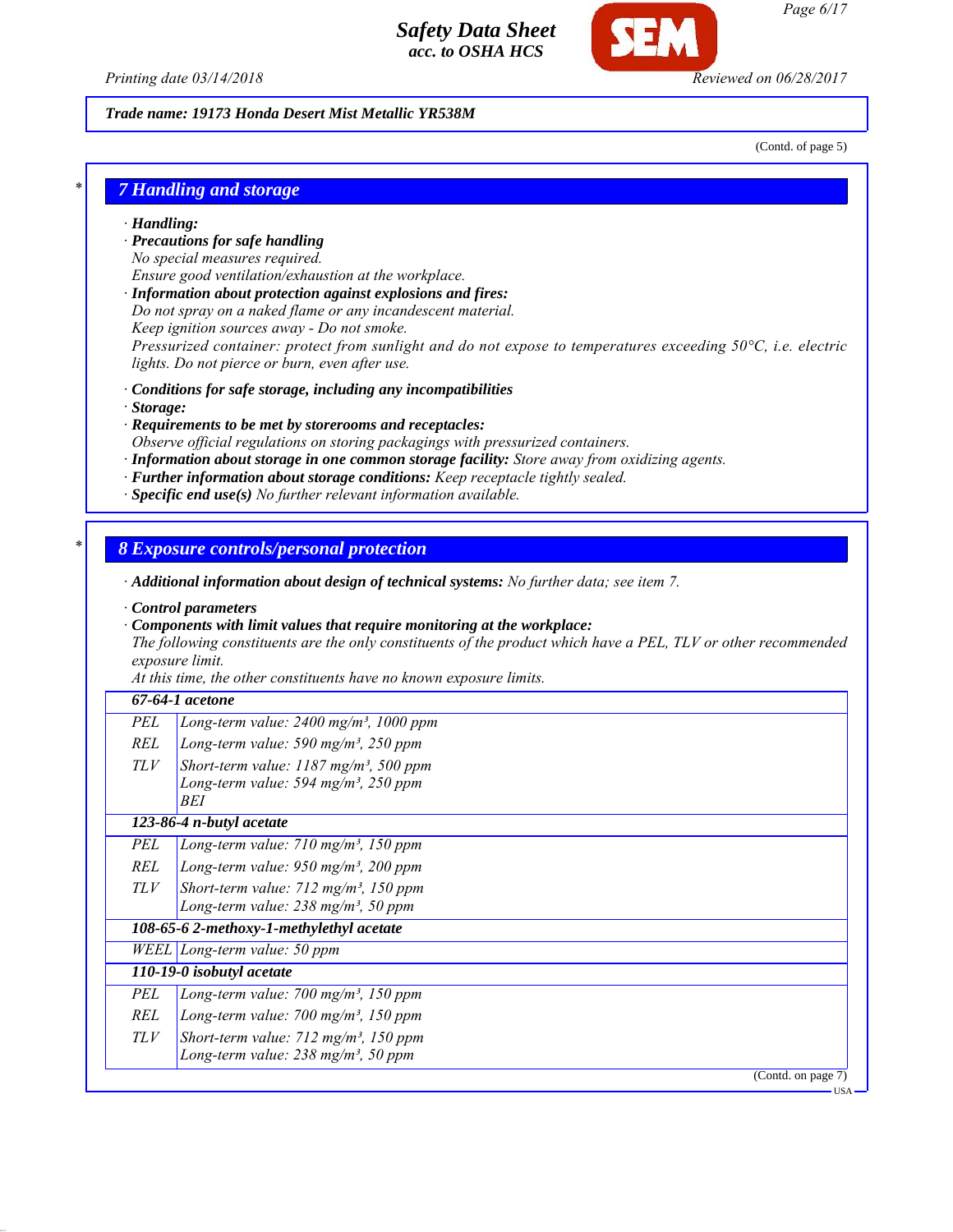*Printing date 03/14/2018 Reviewed on 06/28/2017*

SEM

# *Trade name: 19173 Honda Desert Mist Metallic YR538M*

|            |                                                                                                            | (Contd. of page 6)               |
|------------|------------------------------------------------------------------------------------------------------------|----------------------------------|
|            | 108-88-3 toluene                                                                                           |                                  |
| <b>PEL</b> | Long-term value: 200 ppm<br>Ceiling limit value: 300; 500* ppm<br>*10-min peak per 8-hr shift              |                                  |
| <b>REL</b> | Short-term value: $560$ mg/m <sup>3</sup> , 150 ppm<br>Long-term value: $375 \text{ mg/m}^3$ , 100 ppm     |                                  |
| TLV        | Long-term value: 75 mg/m <sup>3</sup> , 20 ppm<br>BEI                                                      |                                  |
|            | 108-10-1 4-methylpentan-2-one                                                                              |                                  |
| PEL        | Long-term value: 410 mg/m <sup>3</sup> , 100 ppm                                                           |                                  |
| <b>REL</b> | Short-term value: 300 mg/m <sup>3</sup> , 75 ppm<br>Long-term value: $205$ mg/m <sup>3</sup> , 50 ppm      |                                  |
| TLV        | Short-term value: $307 \text{ mg/m}^3$ , 75 ppm<br>Long-term value: $82$ mg/m <sup>3</sup> , 20 ppm<br>BEI |                                  |
|            | 100-41-4 ethylbenzene                                                                                      |                                  |
| <b>PEL</b> | Long-term value: $435$ mg/m <sup>3</sup> , 100 ppm                                                         |                                  |
| <b>REL</b> | Short-term value: 545 mg/m <sup>3</sup> , 125 ppm<br>Long-term value: $435$ mg/m <sup>3</sup> , 100 ppm    |                                  |
| <b>TLV</b> | Long-term value: $87$ mg/m <sup>3</sup> , 20 ppm<br>BEI                                                    |                                  |
|            | 8052-41-3 Stoddard solvent                                                                                 |                                  |
| <b>PEL</b> | Long-term value: 2900 mg/m <sup>3</sup> , 500 ppm                                                          |                                  |
| <b>REL</b> | Long-term value: $350$ mg/m <sup>3</sup><br>Ceiling limit value: $1800*$ mg/m <sup>3</sup><br>$*15$ -min   |                                  |
| TLV        | Long-term value: 525 mg/m <sup>3</sup> , 100 ppm                                                           |                                  |
|            | · Ingredients with biological limit values:                                                                |                                  |
|            | $67-64-1$ acetone                                                                                          |                                  |
|            | $BEI$ 50 mg/L                                                                                              |                                  |
|            | Medium: urine                                                                                              |                                  |
|            | Time: end of shift                                                                                         |                                  |
|            | Parameter: Acetone (nonspecific)                                                                           |                                  |
|            | 108-88-3 toluene                                                                                           |                                  |
|            | $BEI$ 0.02 mg/L                                                                                            |                                  |
|            | Medium: blood                                                                                              |                                  |
|            | Time: prior to last shift of workweek                                                                      |                                  |
|            | Parameter: Toluene                                                                                         |                                  |
|            | $0.03$ mg/L                                                                                                |                                  |
|            | Medium: urine                                                                                              |                                  |
|            | Time: end of shift                                                                                         |                                  |
|            | Parameter: Toluene                                                                                         |                                  |
|            | $0.3$ mg/g creatinine                                                                                      |                                  |
|            | Medium: urine                                                                                              |                                  |
|            | Time: end of shift                                                                                         |                                  |
|            | Parameter: o-Cresol with hydrolysis (background)                                                           |                                  |
|            |                                                                                                            | (Contd. on page 8)<br><b>USA</b> |

*Page 7/17*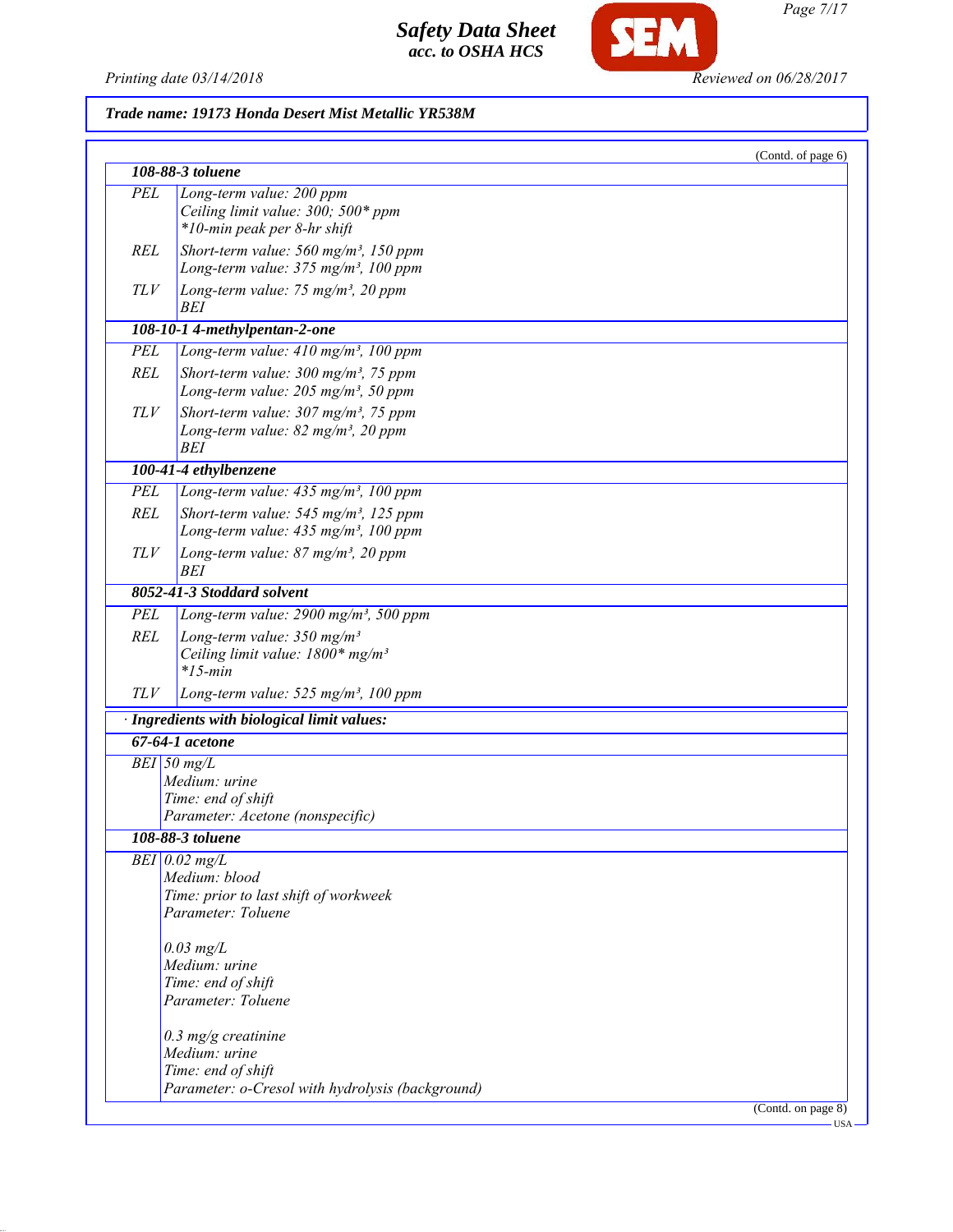*Printing date 03/14/2018 Reviewed on 06/28/2017*

SEM

*Page 8/17*

### *Trade name: 19173 Honda Desert Mist Metallic YR538M*

|           | (Contd. of page 7)                                                                                                                              |
|-----------|-------------------------------------------------------------------------------------------------------------------------------------------------|
|           | 108-10-1 4-methylpentan-2-one                                                                                                                   |
|           | $BEI$ 1 mg/L                                                                                                                                    |
|           | Medium: urine                                                                                                                                   |
|           | Time: end of shift                                                                                                                              |
|           | Parameter: MIBK                                                                                                                                 |
|           | 100-41-4 ethylbenzene                                                                                                                           |
|           | BEI $0.7$ g/g creatinine                                                                                                                        |
|           | Medium: urine                                                                                                                                   |
|           | Time: end of shift at end of workweek                                                                                                           |
|           | Parameter: Sum of mandelic acid and phenylglyoxylic acid (nonspecific, semi-quantitative)                                                       |
|           | Medium: end-exhaled air                                                                                                                         |
|           | Time: not critical                                                                                                                              |
|           | Parameter: Ethyl benzene (semi-quantitative)                                                                                                    |
|           | Additional information: The lists that were valid during the creation were used as basis.                                                       |
|           |                                                                                                                                                 |
|           | · Exposure controls                                                                                                                             |
|           | · Personal protective equipment:                                                                                                                |
|           | · General protective and hygienic measures:                                                                                                     |
|           | Keep away from foodstuffs, beverages and feed.                                                                                                  |
|           | Immediately remove all soiled and contaminated clothing.                                                                                        |
|           | Wash hands before breaks and at the end of work.                                                                                                |
|           | Store protective clothing separately.                                                                                                           |
|           | Avoid contact with the eyes.                                                                                                                    |
|           | Avoid contact with the eyes and skin.                                                                                                           |
|           | · Breathing equipment:<br>In case of brief exposure or low pollution use respiratory filter device. In case of intensive or longer exposure use |
|           | respiratory protective device that is independent of circulating air.                                                                           |
|           | · Protection of hands:                                                                                                                          |
|           | Due to missing tests no recommendation to the glove material can be given for the product/ the preparation/ the<br>chemical mixture.            |
|           | Selection of the glove material on consideration of the penetration times, rates of diffusion and the degradation                               |
|           | Protective gloves                                                                                                                               |
|           |                                                                                                                                                 |
|           | The glove material has to be impermeable and resistant to the product/the substance/the preparation.<br>· Material of gloves                    |
|           | The selection of the suitable gloves does not only depend on the material, but also on further marks of quality and                             |
|           | varies from manufacturer to manufacturer. As the product is a preparation of several substances, the resistance                                 |
|           | of the glove material can not be calculated in advance and has therefore to be checked prior to the application.                                |
|           | · Penetration time of glove material                                                                                                            |
|           | The exact break trough time has to be found out by the manufacturer of the protective gloves and has to be                                      |
| observed. |                                                                                                                                                 |
|           | $\cdot$ Eye protection:                                                                                                                         |
|           | Safety glasses                                                                                                                                  |

(Contd. on page 9)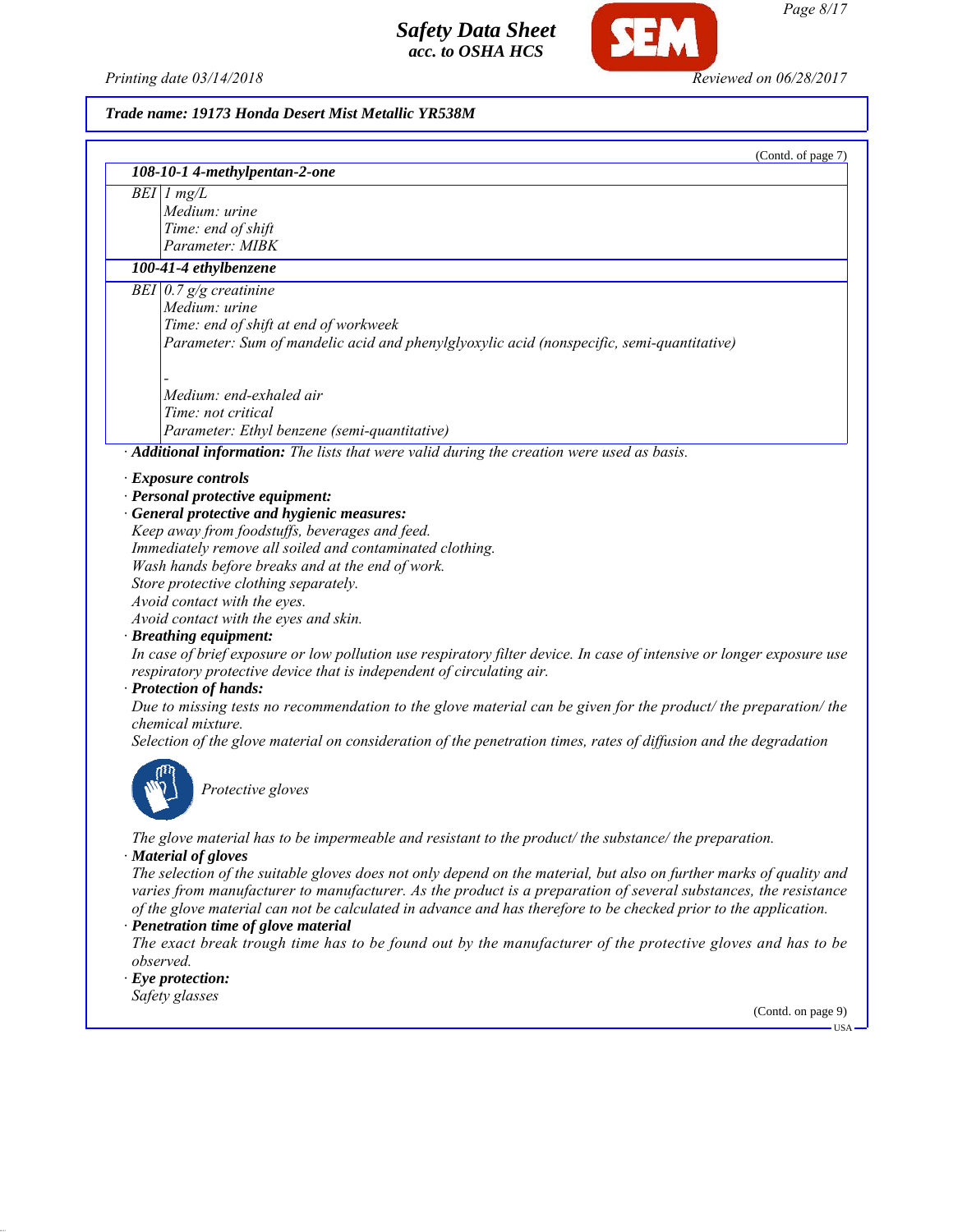

*Printing date 03/14/2018 Reviewed on 06/28/2017*

# *Trade name: 19173 Honda Desert Mist Metallic YR538M*

(Contd. of page 8)



*Tightly sealed goggles*

# *\* 9 Physical and chemical properties*

| · Information on basic physical and chemical properties    |                                                                             |  |  |
|------------------------------------------------------------|-----------------------------------------------------------------------------|--|--|
| <b>General Information</b>                                 |                                                                             |  |  |
| $\cdot$ Appearance:                                        |                                                                             |  |  |
| Form:                                                      | Aerosol                                                                     |  |  |
| Color:                                                     | Light beige                                                                 |  |  |
| $\cdot$ Odor:                                              | Characteristic                                                              |  |  |
| · Odor threshold:                                          | Not determined.                                                             |  |  |
| $\cdot$ pH-value:                                          | Not determined.                                                             |  |  |
| $\cdot$ Change in condition                                |                                                                             |  |  |
| <b>Melting point/Melting range:</b>                        | Undetermined.                                                               |  |  |
| <b>Boiling point/Boiling range:</b>                        | $55.8 - 56.6$ °C                                                            |  |  |
| · Flash point:                                             | $-103$ °C                                                                   |  |  |
| · Flammability (solid, gaseous):                           | Not applicable.                                                             |  |  |
| · Ignition temperature:                                    | 370 °C                                                                      |  |  |
| · Decomposition temperature:                               | Not determined.                                                             |  |  |
| · Auto igniting:                                           | Product is not selfigniting.                                                |  |  |
| · Danger of explosion:                                     | In use, may form flammable/explosive vapour-air mixture.<br>Avoid high heat |  |  |
| · Explosion limits:                                        |                                                                             |  |  |
| Lower:                                                     | $1.9$ Vol %                                                                 |  |  |
| <b>Upper:</b>                                              | 13 Vol %                                                                    |  |  |
| $\cdot$ Vapor pressure at 20 $\cdot$ C:                    | $233$ $hPa$                                                                 |  |  |
| $\cdot$ Density at 20 $\textdegree$ C:                     | $0.75581$ g/cm <sup>3</sup>                                                 |  |  |
| · Relative density                                         | Not determined.                                                             |  |  |
| · Vapor density                                            | Not determined.                                                             |  |  |
| $\cdot$ Evaporation rate                                   | Not applicable.                                                             |  |  |
| · Solubility in / Miscibility with                         |                                                                             |  |  |
| Water:                                                     | Not miscible or difficult to mix.                                           |  |  |
| · Partition coefficient (n-octanol/water): Not determined. |                                                                             |  |  |
| · Viscosity:                                               |                                                                             |  |  |
| Dynamic:                                                   | Not determined.                                                             |  |  |
| Kinematic:                                                 | Not determined.                                                             |  |  |
| · Solvent content:                                         |                                                                             |  |  |
| Organic solvents:                                          | 92.3%                                                                       |  |  |
|                                                            | (Contd. on page 10)                                                         |  |  |
|                                                            | $-USA -$                                                                    |  |  |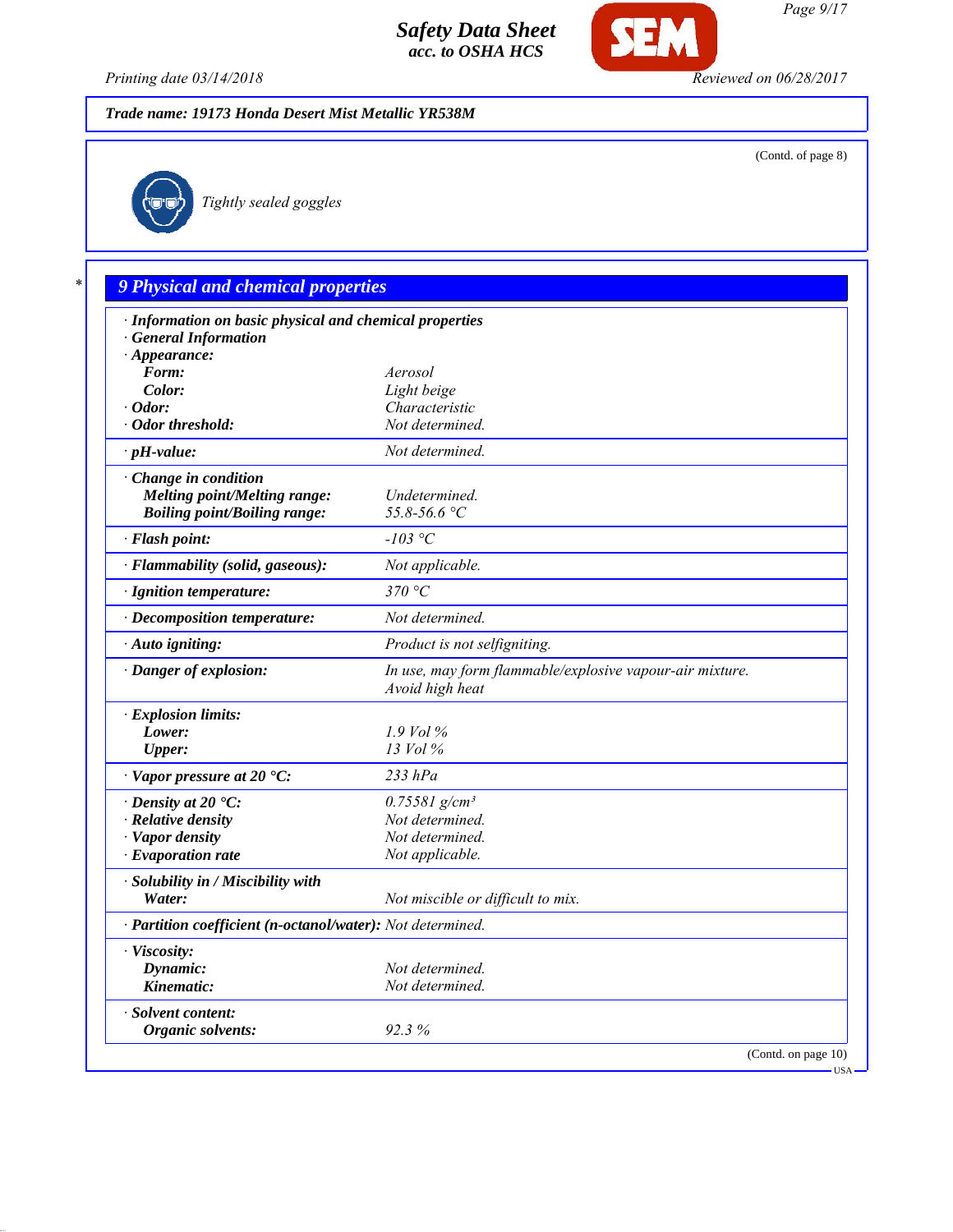

*Page 10/17*

USA

*Printing date 03/14/2018 Reviewed on 06/28/2017*

*Trade name: 19173 Honda Desert Mist Metallic YR538M*

|                                                     |                                                       | (Contd. of page 9) |
|-----------------------------------------------------|-------------------------------------------------------|--------------------|
| <b>VOC</b> content:                                 | 62.40 %<br>$660.2$ g/l / 5.51 lb/gl                   |                    |
| <i>Solids content:</i><br>$\cdot$ Other information | $7.7\%$<br>No further relevant information available. |                    |

# *10 Stability and reactivity*

*· Reactivity No further relevant information available.*

- *· Chemical stability*
- *· Thermal decomposition / conditions to be avoided: No decomposition if used according to specifications.*
- *· Possibility of hazardous reactions No dangerous reactions known.*
- *· Conditions to avoid No further relevant information available.*
- *· Incompatible materials: No further relevant information available.*
- *· Hazardous decomposition products:*
- *Nitrogen oxides*
- *Hydrocarbons*

*Carbon monoxide and carbon dioxide*

# *\* 11 Toxicological information*

*· Information on toxicological effects*

*· Acute toxicity:*

*· LD/LC50 values that are relevant for classification:*

### *108-88-3 toluene*

*Oral LD50 5,000 mg/kg (rat)*

*Dermal LD50 12,124 mg/kg (rabbit)*

*Inhalative LC50/4 h 5,320 mg/l (mouse)*

# *· Primary irritant effect:*

- *· on the skin: No irritant effect.*
- *· on the eye: Irritating effect.*
- *· Sensitization: No sensitizing effects known.*
- *· Additional toxicological information:*

*The product shows the following dangers according to internally approved calculation methods for preparations: Irritant*

*The product can cause inheritable damage.*

### *· Carcinogenic categories*

| · IARC (International Agency for Research on Cancer) |                                 |                     |
|------------------------------------------------------|---------------------------------|---------------------|
| 108-88-3 toluene                                     |                                 |                     |
|                                                      | $108-10-1$ 4-methylpentan-2-one | 2B                  |
| $1330 - 20 - 7$ xylene                               |                                 |                     |
|                                                      | $100-41-4$ ethylbenzene         | 2B                  |
|                                                      | 1309-37-1 diiron trioxide       |                     |
|                                                      | $1333-86-4$ Carbon black        | 2B                  |
|                                                      | 13463-67-7 titanium dioxide     | 2B                  |
|                                                      |                                 | (Contd. on page 11) |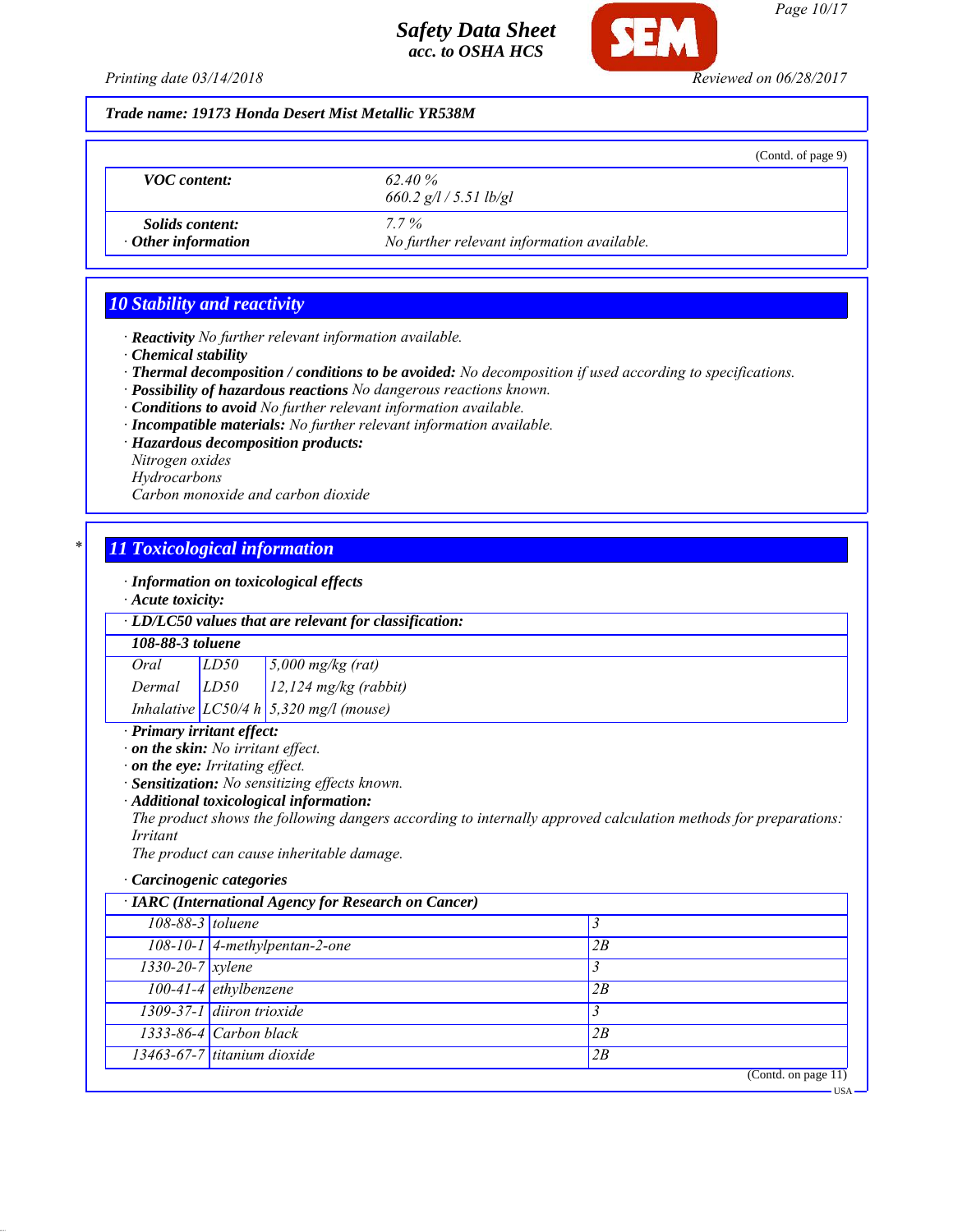

*Page 11/17*

### *Trade name: 19173 Honda Desert Mist Metallic YR538M*

|                                                               |                                                | (Contd. of page $10$ )                  |  |
|---------------------------------------------------------------|------------------------------------------------|-----------------------------------------|--|
|                                                               | 7631-86-9 silicon dioxide, chemically prepared |                                         |  |
|                                                               | <b>BENTONITE</b>                               | suspected carcinogen < $2\%$ 14808-60-7 |  |
| · NTP (National Toxicology Program)                           |                                                |                                         |  |
| None of the ingredients is listed.                            |                                                |                                         |  |
| $\cdot$ OSHA-Ca (Occupational Safety & Health Administration) |                                                |                                         |  |
|                                                               | None of the ingredients is listed.             |                                         |  |

### *\* 12 Ecological information*

### *· Toxicity*

- *· Aquatic toxicity: No further relevant information available.*
- *· Persistence and degradability No further relevant information available.*
- *· Behavior in environmental systems:*
- *· Bioaccumulative potential No further relevant information available.*
- *· Mobility in soil No further relevant information available.*
- *· Additional ecological information:*

*· General notes:*

*Water hazard class 3 (Self-assessment): extremely hazardous for water*

*Do not allow product to reach ground water, water course or sewage system, even in small quantities.*

- *Danger to drinking water if even extremely small quantities leak into the ground.*
- *· Results of PBT and vPvB assessment*
- *· PBT: Not applicable.*
- *· vPvB: Not applicable.*
- *· Other adverse effects No further relevant information available.*

### *13 Disposal considerations*

*· Waste treatment methods*

*· Recommendation:*

*Must not be disposed of together with household garbage. Do not allow product to reach sewage system.*

*· Uncleaned packagings:*

*· Recommendation: Disposal must be made according to official regulations.*

| $\cdot$ UN-Number<br>· DOT, ADR, IMDG, IATA | <i>UN1950</i>       |  |
|---------------------------------------------|---------------------|--|
| $\cdot$ UN proper shipping name             |                     |  |
| $\cdot$ DOT                                 | Aerosols, flammable |  |
| $\cdot$ ADR                                 | 1950 Aerosols       |  |
| $\cdot$ IMDG                                | <i>AEROSOLS</i>     |  |
| $\cdot$ IATA                                | AEROSOLS, flammable |  |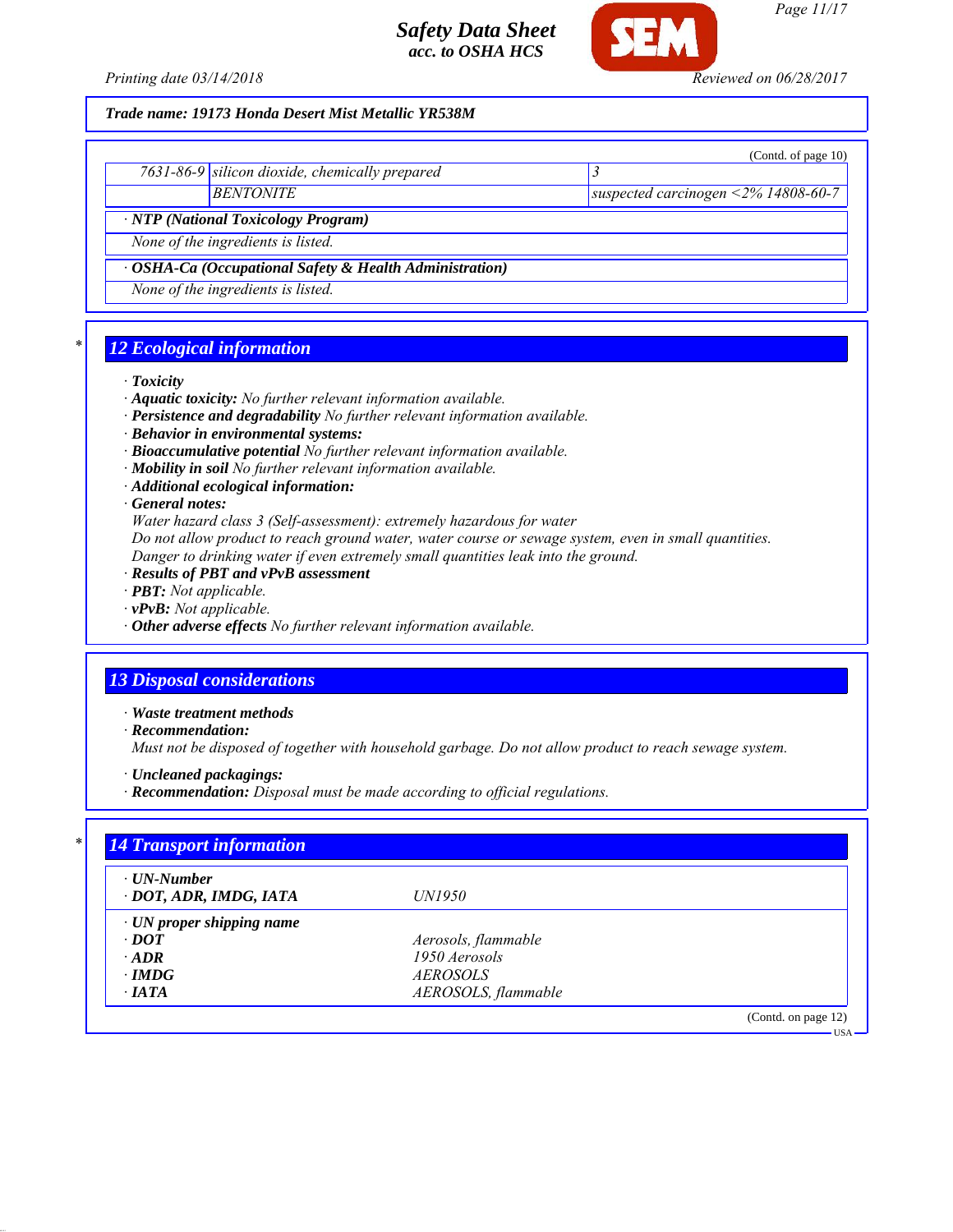

*Page 12/17*

Printing date 03/14/2018 **Reviewed on 06/28/2017** 

*Trade name: 19173 Honda Desert Mist Metallic YR538M*

|                                              | (Contd. of page 11)                                                                                                         |
|----------------------------------------------|-----------------------------------------------------------------------------------------------------------------------------|
| · Transport hazard class(es)                 |                                                                                                                             |
| $\cdot$ DOT                                  |                                                                                                                             |
|                                              |                                                                                                                             |
|                                              |                                                                                                                             |
|                                              |                                                                                                                             |
| · Class                                      | 2.1                                                                                                                         |
| $\cdot$ Label                                | 2.1                                                                                                                         |
| $\cdot$ ADR                                  |                                                                                                                             |
|                                              |                                                                                                                             |
|                                              |                                                                                                                             |
|                                              |                                                                                                                             |
| · Class                                      | 2 5F Gases                                                                                                                  |
| $\cdot$ Label                                | 2.1                                                                                                                         |
| · IMDG, IATA                                 |                                                                                                                             |
|                                              |                                                                                                                             |
|                                              |                                                                                                                             |
|                                              |                                                                                                                             |
| · Class                                      | 2.1                                                                                                                         |
| $\cdot$ Label                                | 2.1                                                                                                                         |
| · Packing group                              |                                                                                                                             |
| · DOT, ADR, IMDG, IATA                       | Void                                                                                                                        |
| · Environmental hazards:                     |                                                                                                                             |
| · Marine pollutant:                          | N <sub>o</sub>                                                                                                              |
| · Special precautions for user               | Warning: Gases                                                                                                              |
| · EMS Number:<br>· Stowage Code              | $F$ -D,S-U                                                                                                                  |
|                                              | SW1 Protected from sources of heat.<br>SW22 For AEROSOLS with a maximum capacity of 1 litre:                                |
|                                              | Category A. For AEROSOLS with a capacity above 1 litre:                                                                     |
|                                              | Category B. For WASTE AEROSOLS: Category C, Clear of living                                                                 |
|                                              | quarters.                                                                                                                   |
| · Segregation Code                           | SG69 For AEROSOLS with a maximum capacity of 1 litre:                                                                       |
|                                              | Segregation as for class 9. Stow "separated from" class 1 except for                                                        |
|                                              | division 1.4. For AEROSOLS with a capacity above 1 litre:<br>Segregation as for the appropriate subdivision of class 2. For |
|                                              | WASTE AEROSOLS: Segregation as for the appropriate subdivision                                                              |
|                                              | of class 2.                                                                                                                 |
| · Transport in bulk according to Annex II of |                                                                                                                             |
| MARPOL73/78 and the IBC Code                 | Not applicable.                                                                                                             |
|                                              | (Contd. on page 13)                                                                                                         |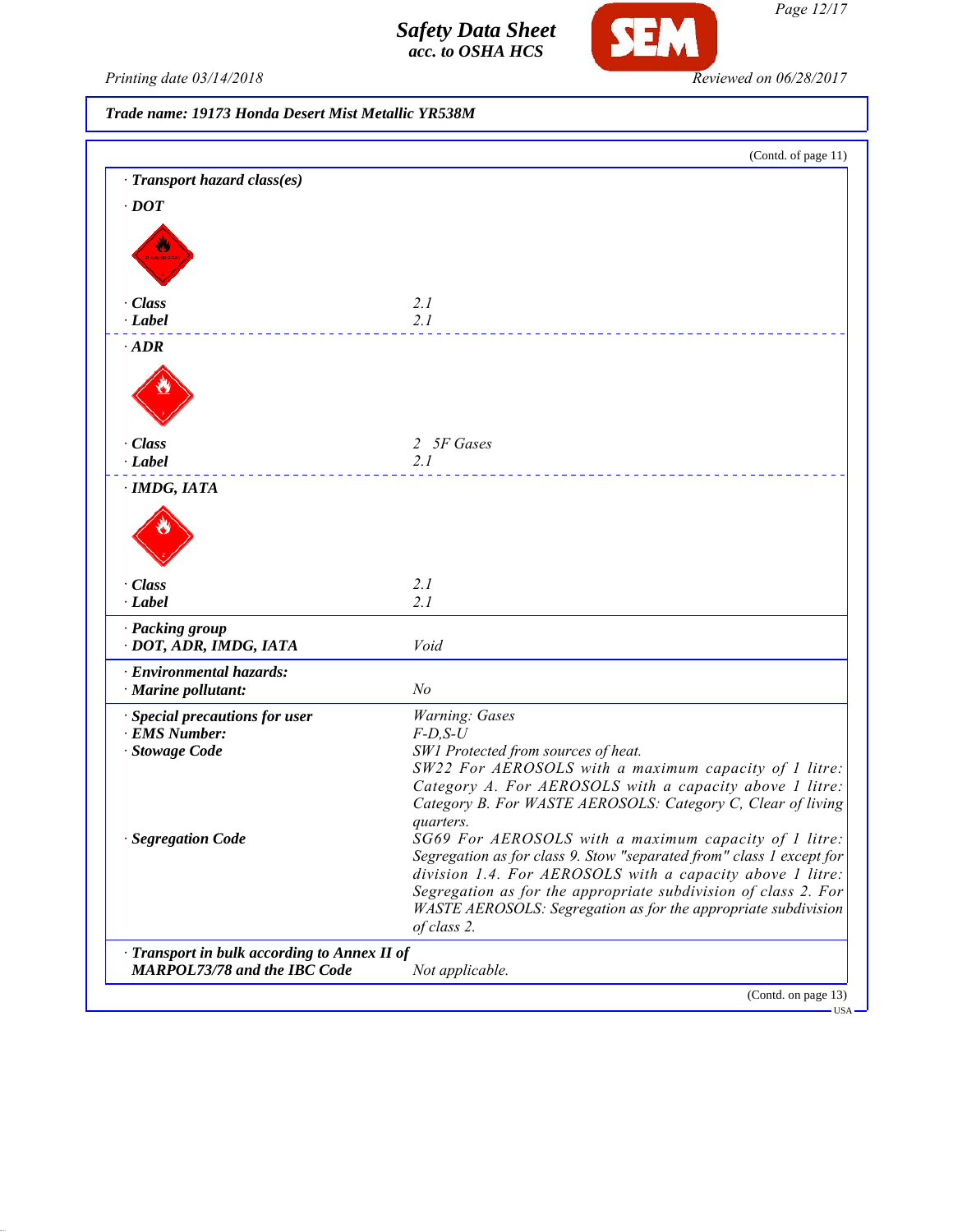

*Page 13/17*

*Printing date 03/14/2018 Reviewed on 06/28/2017*

# *Trade name: 19173 Honda Desert Mist Metallic YR538M*

|                                     | (Contd. of page 12)                |
|-------------------------------------|------------------------------------|
| · Transport/Additional information: |                                    |
| $\cdot$ DOT                         |                                    |
| $\cdot$ Quantity limitations        | On passenger aircraft/rail: 75 kg  |
|                                     | On cargo aircraft only: 150 kg     |
| $\cdot$ ADR                         |                                    |
| $\cdot$ Excepted quantities (EQ)    | Code: E0                           |
|                                     | Not permitted as Excepted Quantity |
| $\cdot$ IMDG                        |                                    |
| Limited quantities (LO)             | H.                                 |
| $\cdot$ Excepted quantities (EQ)    | $Code$ $E0$                        |
|                                     | Not permitted as Excepted Quantity |
| · UN "Model Regulation":            | <b>UN 1950 AEROSOLS, 2.1</b>       |

# *\* 15 Regulatory information*

*· Safety, health and environmental regulations/legislation specific for the substance or mixture · Sara*

| Section 355 (extremely hazardous substances): |                                                                           |  |
|-----------------------------------------------|---------------------------------------------------------------------------|--|
| None of the ingredient is listed.             |                                                                           |  |
|                                               | Section 313 (Specific toxic chemical listings):                           |  |
| 108-88-3 toluene                              |                                                                           |  |
|                                               | <b>Acrylic Resin</b>                                                      |  |
| $7429 - 90 - 5$ aluminium                     |                                                                           |  |
|                                               | 108-10-1 4-methylpentan-2-one                                             |  |
| $1330 - 20 - 7$ xylene                        |                                                                           |  |
|                                               | $100-41-4$ ethylbenzene                                                   |  |
|                                               | $71 - 36 - 3$ butan-1-ol                                                  |  |
|                                               | <b>TSCA</b> (Toxic Substances Control Act):                               |  |
|                                               | $\overline{67-64-1}$ acetone                                              |  |
|                                               | $123-86-4$ n-butyl acetate                                                |  |
|                                               | 108-65-6 2-methoxy-1-methylethyl acetate                                  |  |
|                                               | $110-19-0$ isobutyl acetate                                               |  |
|                                               | 108-88-3 toluene                                                          |  |
|                                               | 9004-36-8 Cellulose Acetate Butyrate                                      |  |
|                                               | 763-69-9 ethyl 3-ethoxypropionate                                         |  |
|                                               | $7429 - 90 - 5$ aluminium                                                 |  |
|                                               | $108-10-1$ 4-methylpentan-2-one                                           |  |
|                                               | $110-43-0$ heptan-2-one                                                   |  |
|                                               | $1330 - 20 - 7$ <i>xylene</i>                                             |  |
|                                               | 16883-83-3 benzyl 3-isobutryloxy-1-isopropyl-2-2-dimethylpropyl phthalate |  |
|                                               | $100-41-4$ ethylbenzene                                                   |  |
|                                               | (Contd. on page 14)                                                       |  |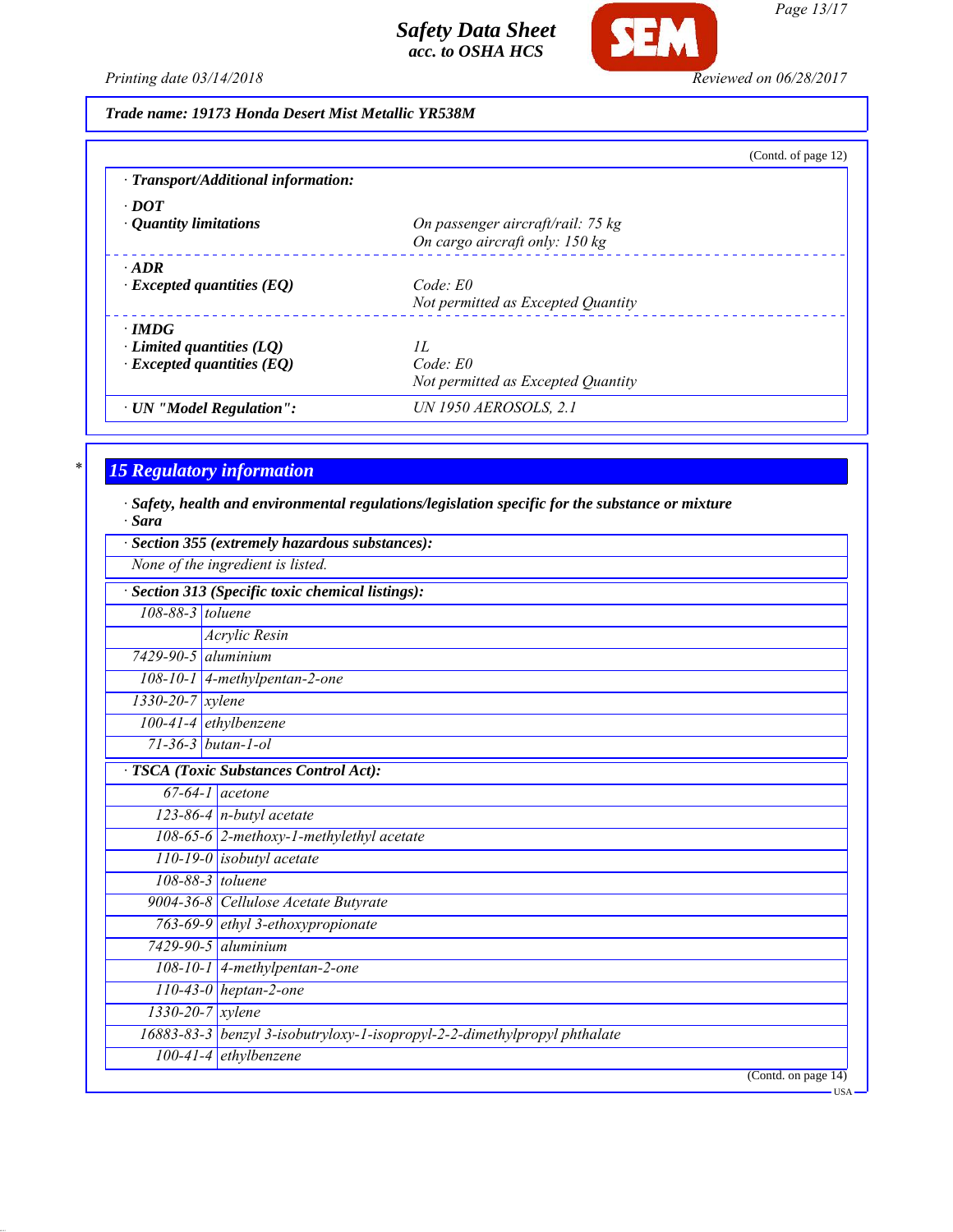

*Page 14/17*

*Printing date 03/14/2018 Reviewed on 06/28/2017*

*Trade name: 19173 Honda Desert Mist Metallic YR538M*

|                                 | (Contd. of page 13)                                                                                                                                                                                                                                                                               |
|---------------------------------|---------------------------------------------------------------------------------------------------------------------------------------------------------------------------------------------------------------------------------------------------------------------------------------------------|
|                                 | $8052 - 41 - 3$ Stoddard solvent                                                                                                                                                                                                                                                                  |
|                                 | 1309-37-1 diiron trioxide                                                                                                                                                                                                                                                                         |
|                                 | $71 - 36 - 3$ butan-1-ol                                                                                                                                                                                                                                                                          |
|                                 | $41556-26-7$ bis(1,2,2,6,6-Pentamethyl-4-piperidinyl) sebacate                                                                                                                                                                                                                                    |
|                                 | $1333-86-4$ Carbon black                                                                                                                                                                                                                                                                          |
|                                 | $104810-48-2$ poly(oxy-1,2-ethanediyl), $\alpha$ -[3-(2H-benzotriazol-2-yl)-5-(1,1-dimethylethyl)-4-hydroxyphenyl]-<br>l-oxopropyl]-ω-hydroxy-                                                                                                                                                    |
|                                 | 13463-67-7 titanium dioxide                                                                                                                                                                                                                                                                       |
|                                 | $104810-47-1$ poly(oxy-1,2-ethanediyl), $\alpha$ - $\beta$ - $\beta$ - $\beta$ - $\beta$ - $\gamma$ - $\beta$ -thenzotriazol-2-yl)-5- $(1,1$ -dimethylethyl)-4-hydroxyphenyl]-<br>1-oxopropyll- $\omega$ -[3-[3-(2H- benzotriazol-2-yl)-5-(1,1-dimethylethyl)-4-hydroxyphenyll-1-<br>oxopropoxy]- |
|                                 | $64742-88-7$ Solvent naphtha (petroleum), medium aliph.                                                                                                                                                                                                                                           |
|                                 | 6358-30-1 Violet Pigment                                                                                                                                                                                                                                                                          |
|                                 | 82919-37-7 Methyl (1,2,2,6,6,- pentamethyl-4-piperidinyl) sebacate                                                                                                                                                                                                                                |
|                                 | 25322-68-3 Polyethylene glycol                                                                                                                                                                                                                                                                    |
|                                 | 7631-86-9 silicon dioxide, chemically prepared                                                                                                                                                                                                                                                    |
|                                 | 106-79-6 Dimethyl sebacate(Impurity)                                                                                                                                                                                                                                                              |
|                                 | $2403-89-6$ 4-Piperidinol, 1,2,2,6,6 pentamethyl- (Impurity)                                                                                                                                                                                                                                      |
|                                 | 9038-95-3 OXIRANE, ME, POLYMER                                                                                                                                                                                                                                                                    |
|                                 | 19549-80-5 $\vert$ 4,6-dimethylheptan-2-one                                                                                                                                                                                                                                                       |
|                                 | · TSCA new (21st Century Act) (Substances not listed)                                                                                                                                                                                                                                             |
|                                 | 68476-86-8 Petroleum gases, liquefied, sweetened                                                                                                                                                                                                                                                  |
| · Proposition 65                |                                                                                                                                                                                                                                                                                                   |
|                                 | Chemicals known to cause cancer:                                                                                                                                                                                                                                                                  |
|                                 | $108-10-1$ 4-methylpentan-2-one                                                                                                                                                                                                                                                                   |
| $1330 - 20 - 7$ xylene          |                                                                                                                                                                                                                                                                                                   |
|                                 | $100-41-4$ ethylbenzene                                                                                                                                                                                                                                                                           |
|                                 | $1333-86-4$ Carbon black                                                                                                                                                                                                                                                                          |
|                                 | 13463-67-7 titanium dioxide                                                                                                                                                                                                                                                                       |
|                                 | Chemicals known to cause reproductive toxicity for females:                                                                                                                                                                                                                                       |
|                                 | None of the ingredients is listed.                                                                                                                                                                                                                                                                |
|                                 | Chemicals known to cause reproductive toxicity for males:                                                                                                                                                                                                                                         |
|                                 | None of the ingredients is listed.                                                                                                                                                                                                                                                                |
|                                 | · Chemicals known to cause developmental toxicity:                                                                                                                                                                                                                                                |
| $108-88-3$ toluene              |                                                                                                                                                                                                                                                                                                   |
|                                 | 108-10-1 4-methylpentan-2-one                                                                                                                                                                                                                                                                     |
| <b>Cancerogenity categories</b> |                                                                                                                                                                                                                                                                                                   |
|                                 | <b>EPA</b> (Environmental Protection Agency)                                                                                                                                                                                                                                                      |
| $67-64-1$ acetone               | Ι                                                                                                                                                                                                                                                                                                 |
| 108-88-3 toluene                | $\overline{II}$                                                                                                                                                                                                                                                                                   |
|                                 | 108-10-1 $\vert$ 4-methylpentan-2-one<br>Ι                                                                                                                                                                                                                                                        |
| $1330 - 20 - 7$ <i>xylene</i>   | I                                                                                                                                                                                                                                                                                                 |
|                                 | (Contd. on page $15$ )                                                                                                                                                                                                                                                                            |
|                                 | USA ·                                                                                                                                                                                                                                                                                             |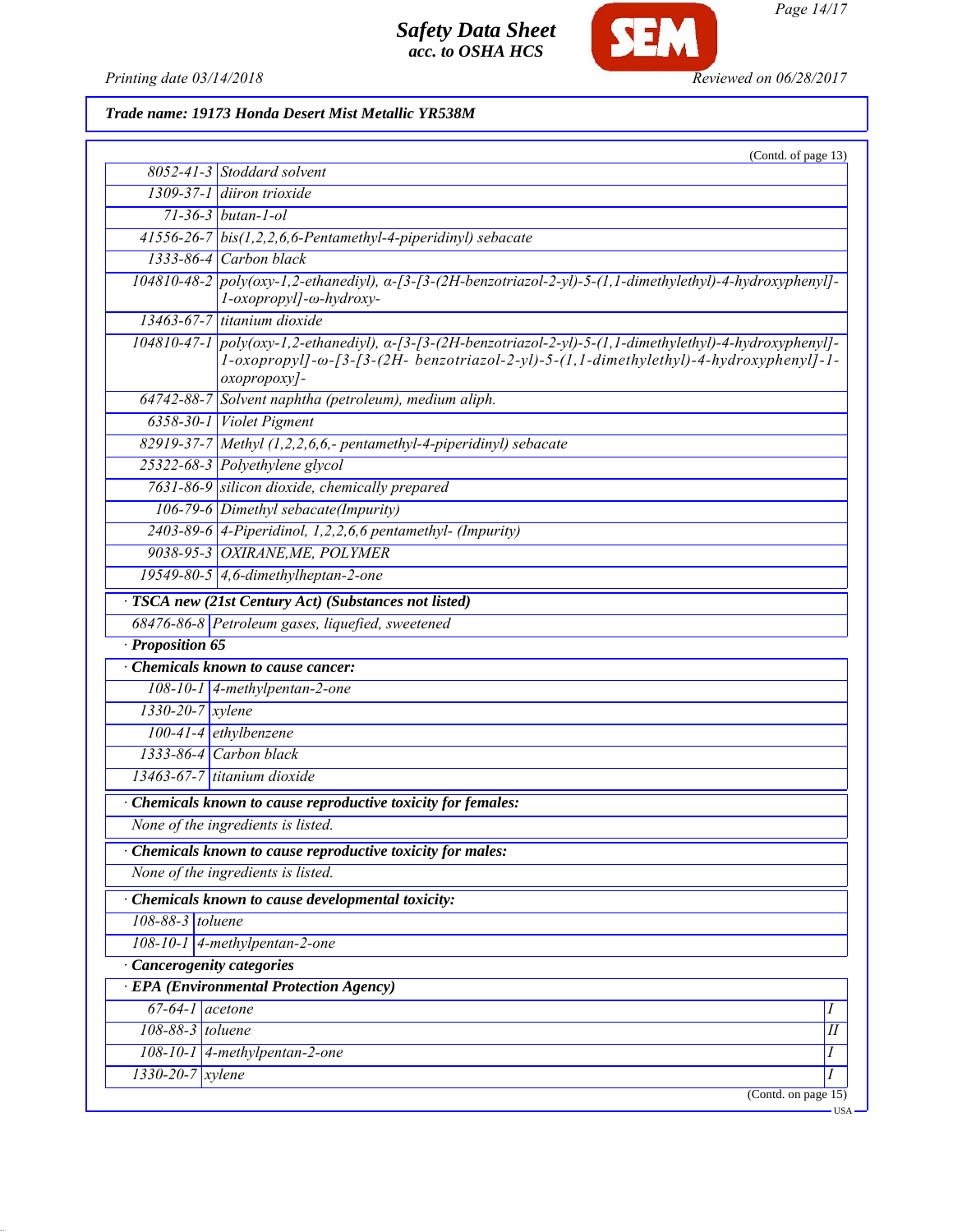

*Printing date 03/14/2018 Reviewed on 06/28/2017*

### *Trade name: 19173 Honda Desert Mist Metallic YR538M*

|                                                                    |                              | (Contd. of page 14) |
|--------------------------------------------------------------------|------------------------------|---------------------|
|                                                                    | $100-41-4$ ethylbenzene      |                     |
|                                                                    | $71 - 36 - 3$ butan-1-ol     | D                   |
| $\cdot$ TLV (Threshold Limit Value established by ACGIH)           |                              |                     |
|                                                                    | $67-64-1$ acetone            | <i>A4</i>           |
| $108-88-3$ toluene                                                 |                              | A4                  |
|                                                                    | $7429 - 90 - 5$ aluminium    | A4                  |
| $1330 - 20 - 7$ xylene                                             |                              | A4                  |
|                                                                    | $100-41-4$ ethylbenzene      | A3                  |
|                                                                    | 1309-37-1 diiron trioxide    | A4                  |
|                                                                    | $1333 - 86 - 4$ Carbon black | A4                  |
|                                                                    | 13463-67-7 titanium dioxide  | A4                  |
| · NIOSH-Ca (National Institute for Occupational Safety and Health) |                              |                     |
|                                                                    | $1333-86-4$ Carbon black     |                     |
|                                                                    | 13463-67-7 titanium dioxide  |                     |

*· GHS label elements The product is classified and labeled according to the Globally Harmonized System (GHS). · Hazard pictograms*



### *· Signal word Danger*

*· Hazard-determining components of labeling: acetone toluene 4-methylpentan-2-one Stoddard solvent · Hazard statements H222 Extremely flammable aerosol. H280 Contains gas under pressure; may explode if heated. H319 Causes serious eye irritation. H340 May cause genetic defects. H350 May cause cancer. H361 Suspected of damaging fertility or the unborn child. H336 May cause drowsiness or dizziness. H373 May cause damage to organs through prolonged or repeated exposure. · Precautionary statements P201 Obtain special instructions before use. P202 Do not handle until all safety precautions have been read and understood.*<br>P210 *Keep away from heat/sparks/open flames/hot surfaces. - No smoking. Keep away from heat/sparks/open flames/hot surfaces. - No smoking. P211 Do not spray on an open flame or other ignition source. P251 Pressurized container: Do not pierce or burn, even after use. P260 Do not breathe dust/fume/gas/mist/vapors/spray. P264 Wash thoroughly after handling. P271 Use only outdoors or in a well-ventilated area. P280 Wear protective gloves/protective clothing/eye protection/face protection.*

(Contd. on page 16)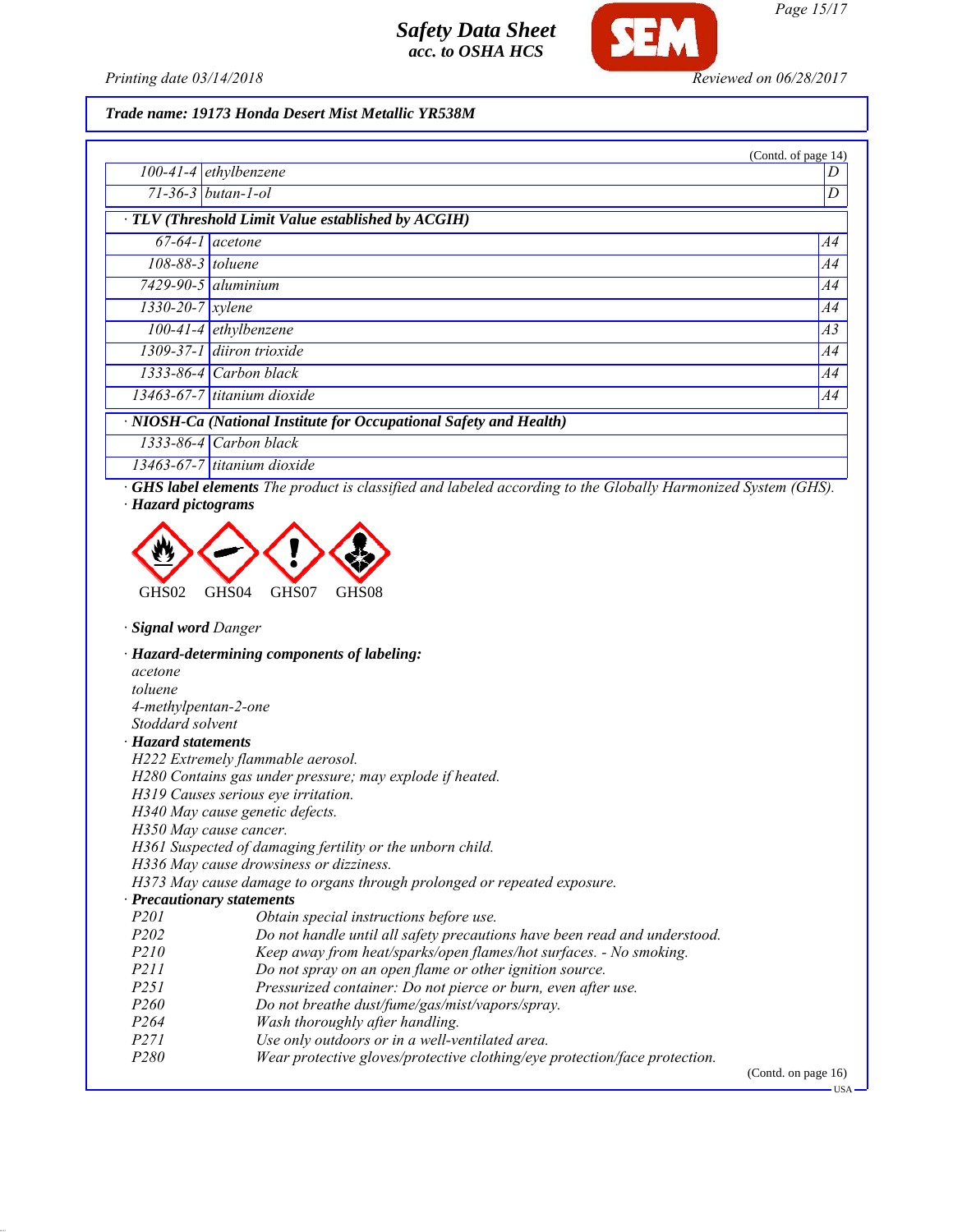

*Page 16/17*

### *Trade name: 19173 Honda Desert Mist Metallic YR538M*

(Contd. of page 15)

| $P304 + P340$ | IF INHALED: Remove person to fresh air and keep comfortable for breathing.                                    |
|---------------|---------------------------------------------------------------------------------------------------------------|
|               | P305+P351+P338 If in eyes: Rinse cautiously with water for several minutes. Remove contact lenses, if present |
|               | and easy to do. Continue rinsing.                                                                             |
| $P308 + P313$ | IF exposed or concerned: Get medical advice/attention.                                                        |
| <i>P312</i>   | Call a poison center/doctor if you feel unwell.                                                               |
| <i>P314</i>   | Get medical advice/attention if you feel unwell.                                                              |
| $P337 + P313$ | If eye irritation persists: Get medical advice/attention.                                                     |
| $P403 + P233$ | Store in a well-ventilated place. Keep container tightly closed.                                              |
| <i>P405</i>   | Store locked up.                                                                                              |
| $P410 + P403$ | Protect from sunlight. Store in a well-ventilated place.                                                      |
| $P410 + P412$ | Protect from sunlight. Do not expose to temperatures exceeding $50^{\circ}$ C/122 $^{\circ}$ F.               |
| <i>P501</i>   | Dispose of contents/container in accordance with local/regional/national/international<br>regulations.        |

*· National regulations:*

*· Additional classification according to Decree on Hazardous Materials: Carcinogenic hazardous material group III (dangerous).*

*· Information about limitation of use:*

*Workers are not allowed to be exposed to the hazardous carcinogenic materials contained in this preparation. Exceptions can be made by the authorities in certain cases.*

*· Chemical safety assessment: A Chemical Safety Assessment has not been carried out.*

### *\* 16 Other information*

*This information is based on our present knowledge. However, this shall not constitute a guarantee for any specific product features and shall not establish a legally valid contractual relationship.*

*· Department issuing SDS: Environment protection department.*

*· Contact: Rita Joiner (rjoiner@semproducts.com)*

*· Date of preparation / last revision 03/14/2018 / 15*

*· Abbreviations and acronyms: RID: Règlement international concernant le transport des marchandises dangereuses par chemin de fer (Regulations Concerning the International Transport of Dangerous Goods by Rail) ICAO: International Civil Aviation Organisation ADR: Accord européen sur le transport des marchandises dangereuses par Route (European Agreement concerning the International Carriage of Dangerous Goods by Road) IMDG: International Maritime Code for Dangerous Goods DOT: US Department of Transportation IATA: International Air Transport Association ACGIH: American Conference of Governmental Industrial Hygienists EINECS: European Inventory of Existing Commercial Chemical Substances ELINCS: European List of Notified Chemical Substances CAS: Chemical Abstracts Service (division of the American Chemical Society) NFPA: National Fire Protection Association (USA) HMIS: Hazardous Materials Identification System (USA) VOC: Volatile Organic Compounds (USA, EU) LC50: Lethal concentration, 50 percent LD50: Lethal dose, 50 percent PBT: Persistent, Bioaccumulative and Toxic vPvB: very Persistent and very Bioaccumulative NIOSH: National Institute for Occupational Safety OSHA: Occupational Safety & Health TLV: Threshold Limit Value PEL: Permissible Exposure Limit REL: Recommended Exposure Limit BEI: Biological Exposure Limit Flam. Aerosol 1: Aerosols – Category 1 Press. Gas: Gases under pressure – Compressed gas* (Contd. on page 17)